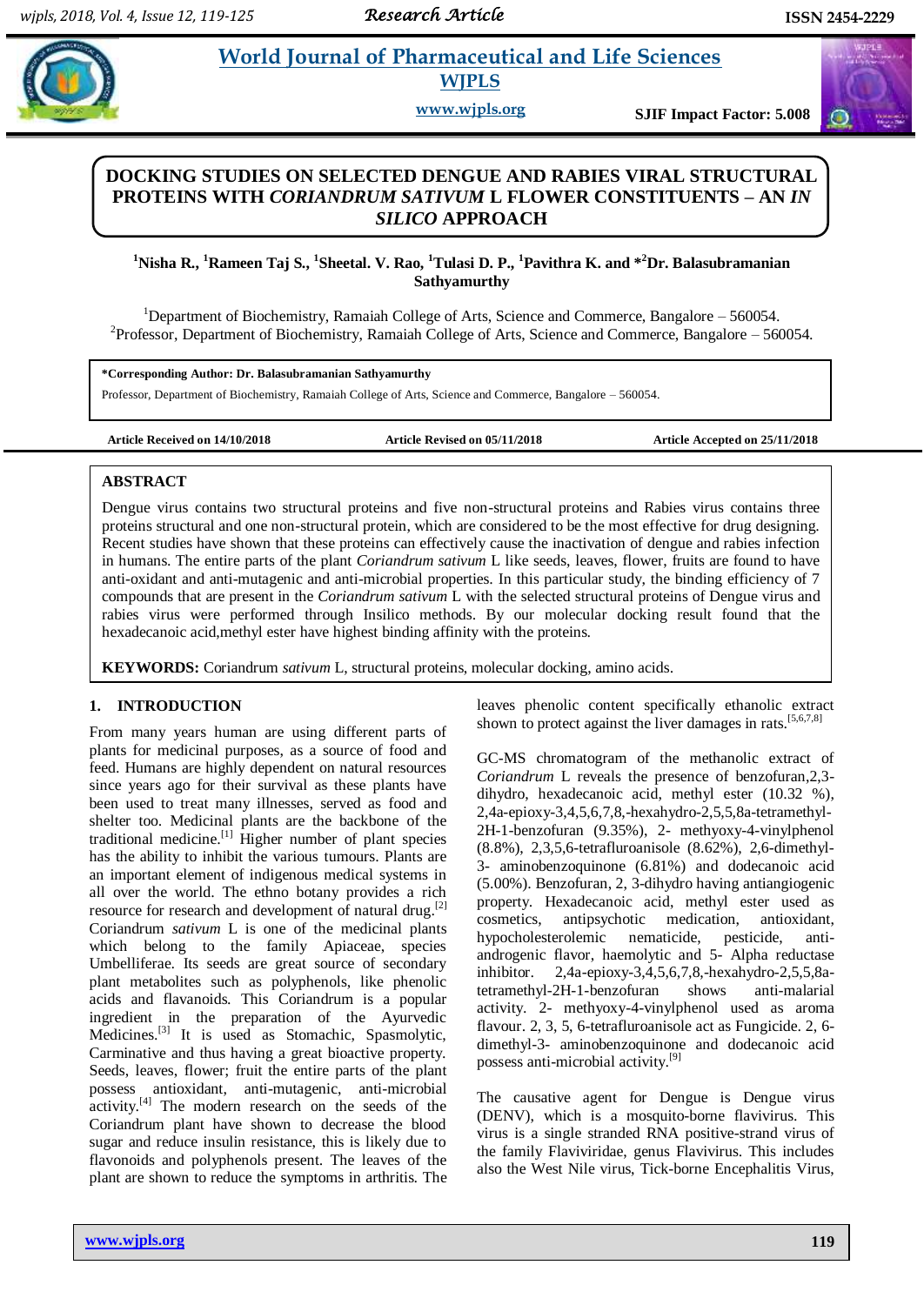Yellow Fever Virus, and several other viruses which may cause encephalitis. DENV causes a range of diseases in humans, from a self limited Dengue Fever (DF) to a lifethreatening syndrome called Dengue Hemorrhagic Fever (DHF) or Dengue Shock Syndrome (DSS). [10] There are four antigenically different serotypes of the virus. Dengue disease is an emerging arboviral, arthropodborne. The viral infection with 1 of 4 serotyes produces ranging clinical illness from an asymptomatic mild illness to severe forms of illness Dengue hemorrhagic fever (DHF) which is transmitted within humans through Aedes Female mosquitoes subgenus *Stegomyia. Ae. aegypti* which is the most epidemic vector. Dengue vaccine development has become a challenging due to the four serotypes each capable of eliciting cross-reactive and disease enhancing antibody response against the three remaining serotypes. The viral genome consists of positive sense of RNA which encoding for three structural proteins Capsid (c), premembrane (prM), envelop (E), and seven nonstructural proteins (NS1, NS2A, NS2B, NS3, NS4A, NS4B and NS5).<sup>[11]</sup> NS2B-NS3 protease is a hetero dimeric protein of NS2B and NS3 protein, which play an important role in the viral replication process.<sup>[12]</sup> The Nterminal of the NS3 protein in association with the NS2B cofactor forms crucial for the viral replication. NS2B/ NS3 protease enzyme has a role in the viral life cycle [13]. Envelope protein (structural protein) which has a major role in the assembly of virus. The protein which is utilised for this study is the envelope protein domain III of the dengue type 4 viruses (strain Dominica / 814669 / 1981). It is classified under structural protein immune system.<sup>[14]</sup> The capsid protein (structural proteins), having the major function in the viral genome encapsidation. The capsid protein used for this study was from dengue virus type 2 (strain Puerto Rico/PR159-  $S1/1969$ ).<sup>[15]</sup> The protein used for this study was the trans-membrane domain of the NS2A of dengue virus type 2. NS2A which is a non structural protein is a component of viral replication complex which is functionally active in the assembly of the virion and also it acts as an antagonist to the host immune response.<sup>[16]</sup> NS3 helicase belongs to the non-structural and a multidomain dengue virus replication protein.<sup>[17]</sup> The protein used for this study is the non-structural 5 (NS5) protein from the dengue virus type 3 (strain Sri Lanka / 1266 / 2000). This protein is classified under the transferases. The RNA dependent RNA polymerase (RdRp) domain of the NS5 protein plays a crucial part in the replication of the viral genome. RNA is synthesized via "de novo" by NS5 protein.<sup>[18]</sup>

Rabies Virus (RABV) is a deadly zoonotic disease of public health importance caused by lyssa viruses, belonging to Rhabdoviridae family and is a neuro invasive human and animal pathogen. RABV is a negative-sense; non-segmented, single-stranded RNA virus measures approximately 60 nm  $\times$  180 nm. The Rabies virus is composed of an internal protein core or nucleocapsid, which contains the nucleic acid, and an

outer envelope, a lipid-containing bilayer covered with transmembrane glycoprotein spikes. The viral genome encodes five proteins either associated with the complex ribonucleoprotein or the viral envelope. The proteins includes nucleoprotein (N), Phosphoprotein (P), matrix protein (M), glycoprotein (G) and polymerase (L).The two major structural components includes a helical ribonucleoprotein core (RNP) and a surrounding envelope. Two other viral proteins, the phosphoprotein and the large protein (L-protein or polymerase) are associated with the RNP. Only the encapsidated genomic RNA will be a template for replication of the viral genome and transcription of the viral mRNAs by the RNA-dependent RNA polymerase, L protein. The P protein functions as a cofactor of the viral RNA polymerase binding to both N and L proteins. During virus assembly, the RNP is wrapped into an envelope containing an inner layer of the M protein and the transmembrane spike protein, G protein.<sup>[19]</sup> The principal host cell response for the viral infection activation is type –I interferon (IFN alpha/Beta) mediated immune response. Due to the capacity of P protein binding to STATs via CTD, these P proteins are major IFN antagonists of these viruses.<sup>[20]</sup> P-proteins can thereby inhibit activation of IFN-dependent reporter genes in protein expression studies. The M protein has the ability to bud from the cell surface in the form of lipidenveloped virus-like particles, even in the absence of any other viral components; this information provides strong evidence that M protein plays a major role in the late budding step of the virus life-cycle.<sup>[21]</sup> G Proteinattaches the virus to the host cellular receptor, induces the endocytosis of the virion. L protein which is RNA dependent RNA polymerase has the potential to be therapeutic target for rabies as this protein is essential for the production of all viral proteins. It also conducts the replication of viral genomic RNA through its replicase activity. To act as a viral RdRp, the L protein needs to bind with its essential cofactor, P protein, existing in a viral ribonucleoprotein (RNP) complex which is formed by encapsidation of viral genomic RNA by N proteins.<sup>[22]</sup> Zoonotic infection begins with the bite of an infected animal into a muscle, followed by spread of virus particles through peripheral nervous system (PNS) somatic motor neurons and into the central nervous system (CNS). Spread of the infection from the CNS to salivary glands facilitates transmission to other hosts.<sup>[23]</sup> RABV initially infects peripheral tissues, followed by invasion of the innervating axon termini. Virus particles must undergo long distance retrograde axonal transport to reach the neuron cell bodies in the peripheral or central nervous system (PNS/CNS). In most cases, RABV in mammals reaches the brain causing the fatal encephalitis.<sup>[24]</sup> RABV infection which is mitochondrial disorder initiated by interaction of the RABV P and Complex I. It is reported that mitochondrial dysfunction produces oxidative stress in neurons causing acute degenerative changes affecting neuronal processes resulting in severe clinical disease. This information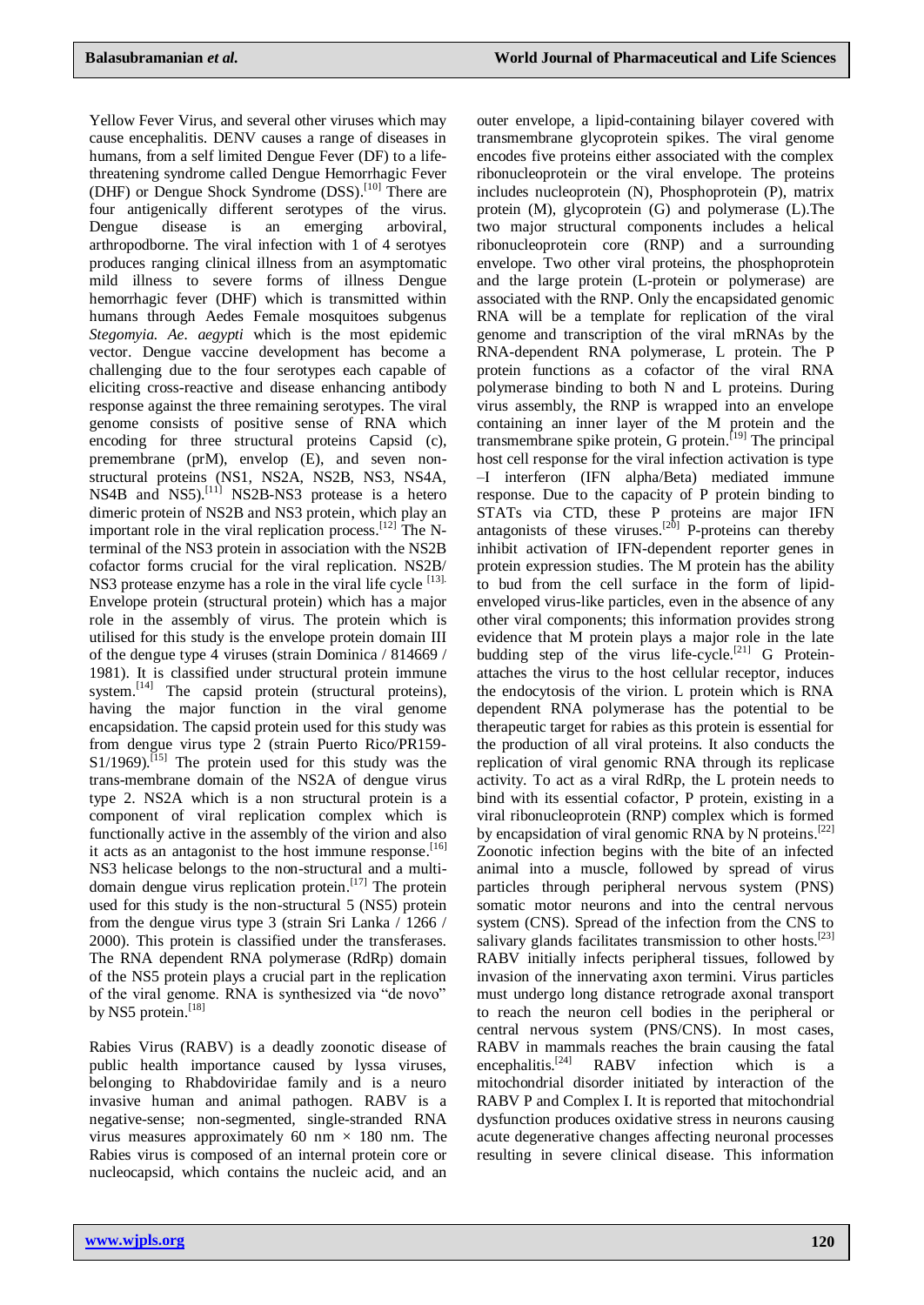could be an important for the future development of novel therapies for rabies.<sup>[25]</sup>

Bioinformatics in its broad sense involves computer application for solving biological problems. It is a computational tools needed to effectively and efficiently process large amounts of data which are generated as a result of recent innovations in biology and medicines like wide variety of clustering and classification algorithms, including self‐organized maps (SOM), artificial neural networks (ANN), support vector machines (SVM), and hyphenated techniques as neuro-fuzzy networks. These bioinformatics tools are being evaluated and applied in various medical areas including early detection, risk assessment, classification, and prognosis of cancer.<sup>[26]</sup> It is an interdisciplinary branch of science which utilizes statistics, computer and mathematics to analyse biological data.<sup>[27]</sup> Bioinformatics has been used now for many researches to identify many aspects such as evolution. Protein Data Bank (PDB) is a protein storage bioinformatics tool. It contains the structures of large numbers of proteins, ligands and other macromolecules.<sup>[28]</sup> Docking analysis is conducted for the protein and the ligand for analyzing the fitness and the interaction with each other in the form of energy. This interaction could be used as the pharmaceutical approach for drug production.<sup>[29]</sup>

The aim of our study is to compare the best docking fit for the selected *Coriandrum sativum* L flower constituents with the selected Dengue and Rabies viral structural proteins.

### **2. MATERIALS AND METHODOLOGIES**

### **2.1. Preparation of viral proteins**

The protein data bank (PDB) was used to obtain the three-dimensional structure of the macromolecule. PDB contains large number of proteins which are experimentally determined and stored in this site. The structures are downloaded and saved either in mm CIF or PDB format. Proteins of dengue and rabies virus were used for this study. The 3D structure of all the fourteen proteins were downloaded from PDB and saved in PDB format. The downloaded proteins were viewed in Py-Mol viewer.[30]

### **2.2. Preparation of ligands**

Ligands selected were from the previous studies on GCMS analysis on *Coriandrum sativum* L flower extract.<sup>[9]</sup> 7 ligands were used for the study. Ligands were constructed using ChemSketch. [31] The constructed ligands were optimized to add the hydrogen bonds and the obtained structures were saved in mol for docking analysis and named as A, B and C respectively.

### **2.3. Docking study**

Docking studies were conducting using iGEMDOCK software. IGEMDOCK (Generic Evolutionary Method for molecular Docking) is a graphical-automatic drug design system for docking, screening and postanalysis.<sup>[32]</sup> The proteins and the ligands were loaded and the out path was set. Standard docking parameters were used for docking (population size=200, generations =70 and Number of solutions  $=2$ ). The docking process was initiated. After the docking process, the best docking pose for the individual ligands can be obtained for all the seven dengue viral proteins. The best binding pose, the binding affinity and the total binding energy values were saved in the output folder. The saved files were visualized in Py-Mol viewer.<sup>[33]</sup>

### **3. RESULTS**

**3.1. Total Binding Energy (kcal/mol) profile for Dengue and Rabies viruses proteins with 7 ligands. Table 1: The Total Binding Energy (kcal/mol) profile for Dengue and Rabies viruses structural proteins with 7 ligands.**

|        |                                     | <b>Dengue Virus</b> | <b>Rabies Virus</b> |            |          |
|--------|-------------------------------------|---------------------|---------------------|------------|----------|
| Ligand | <b>Compound name</b>                | <b>Envelope</b>     | Glyco               | Polymerase | Phospho  |
|        |                                     | protein             | protein             | L.         | protein  |
| A      | Benzofuran, 2, 3-dihydro            | -54.47              | $-55.16$            | $-57.86$   | -54.07   |
| B      | 2-Methyoxy-4-vinylphenol            | $-68.32$            | $-63.87$            | $-66.6$    | $-70.57$ |
| C      | 2,6-Dimethyl-3-aminobenzoquinone    | $-67.56$            | $-67.72$            | $-71.15$   | $-68.61$ |
| D      | 2,3,5,6-Tetrafluroanisole           | -64.06              | $-70.38$            | $-64.21$   | $-61.29$ |
| E      | Dodecanoic acid                     | $-71.92$            | $-65.62$            | $-63.36$   | -81.06   |
|        | 2,4a-Epioxy-3,4,5,6,7,8,-hexahydro- |                     |                     |            |          |
| F      | 2,5,5,8a-tetramethyl-2H-1-          | $-57.81$            | $-57.54$            | $-54.63$   | $-55.31$ |
|        | benzofuran                          |                     |                     |            |          |
| G      | Hexadecanoic acid, methyl ester     | $-74.21$            | $-76.08$            | $-91.81$   | $-81.99$ |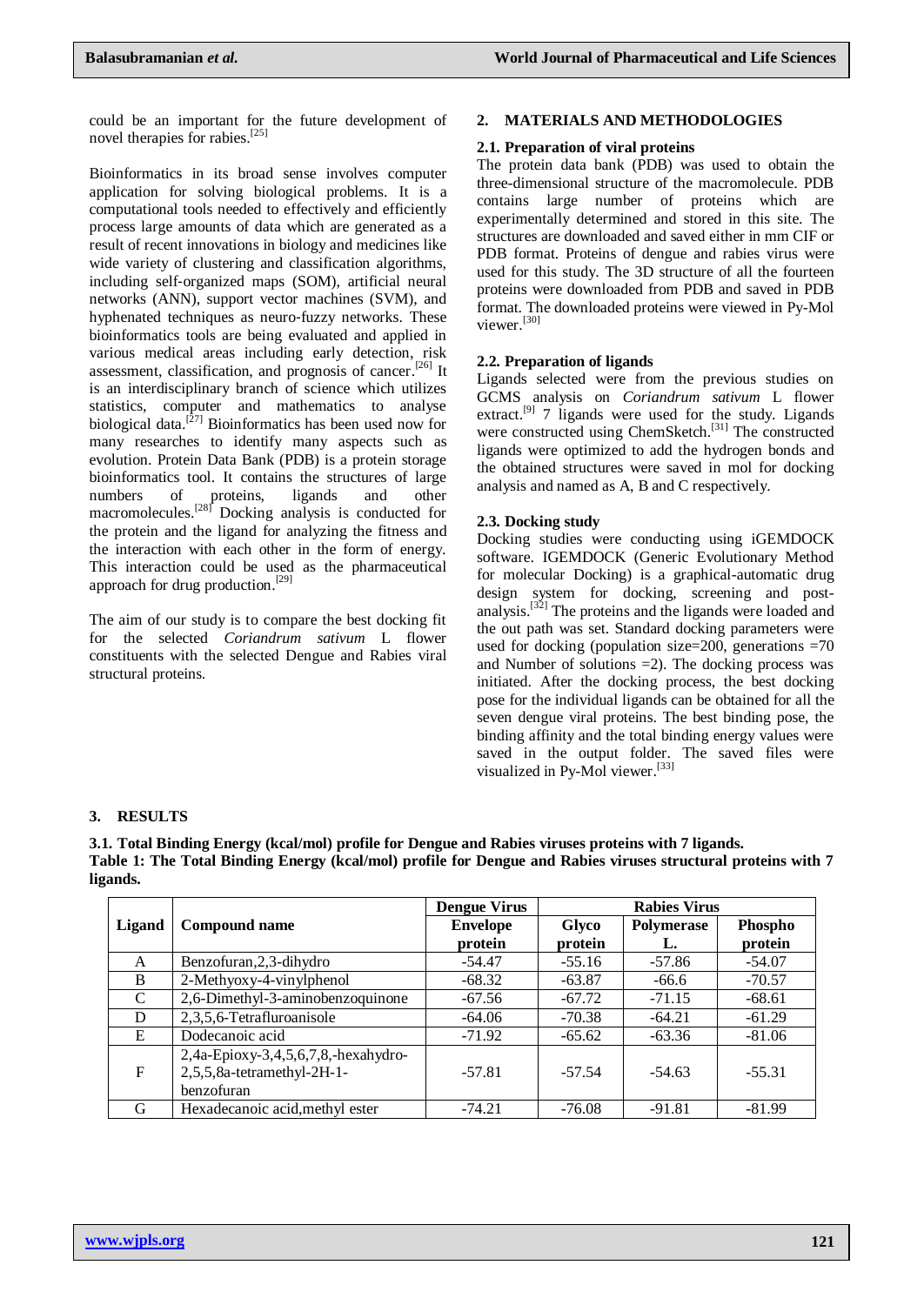| Ligand       | Compound name                                                               | <b>Dengue Virus</b><br><b>Envelope</b><br>protein | <b>Rabies Virus</b> |                 |                    |
|--------------|-----------------------------------------------------------------------------|---------------------------------------------------|---------------------|-----------------|--------------------|
|              |                                                                             |                                                   | Glyco<br>protein    | Polymerase<br>L | Phospho<br>protein |
| A            | Benzofuran, 2, 3-dihydro                                                    | $H-M$                                             | $H-S$               | $H-M$           | $H-M$              |
|              |                                                                             |                                                   |                     |                 | $H-S$              |
| B            | 2-Methyoxy-4-vinylphenol                                                    | $H-M$                                             | $H-S$               | $H-S$           | $H-S$              |
|              |                                                                             |                                                   | $H-M$               |                 | $H-M$              |
| C            | 2,6-Dimethyl-3-aminobenzoquinone                                            | $H-M$                                             | $H-M$               | $H-M$           | $H-M$              |
|              |                                                                             | $H-S$                                             |                     | $H-S$           | $H-S$              |
| D            | 2,3,5,6-Tetrafluroanisole                                                   | $H-M$                                             | $H-S$               | $H-S$           | $H-M$              |
| E            | Dodecanoic acid                                                             | $H-M$                                             | $H-M$               | $H-M$           | $H-S$              |
|              |                                                                             | $H-S$                                             |                     |                 | $H-M$              |
| $\mathbf{F}$ | 2,4a-Epioxy-3,4,5,6,7,8,-hexahydro-<br>2,5,5,8a-tetramethyl-2H-1-benzofuran | $H-S$                                             | $H-M$               |                 | ۰                  |
| G            | Hexadecanoic acid, methyl ester                                             | $H-S$                                             | $H-S$               | $H-M$           | $H-M$              |
|              |                                                                             | $H-M$                                             | $H-M$               |                 |                    |

**3.2. H – Bond profile for Dengue and Rabies viruses protein with 7 ligands Table 2: H – bond profile for Dengue and Rabies virus structural proteins with 7 ligands.**

**3.3. Amino acid position profile for Dengue and Rabies viruses protein with 7 ligands Table 3: Amino acid position profile for Dengue and Rabies virus structural proteins with 7 ligands.**

|               |                                                                                 | <b>Rabies Virus</b><br><b>Dengue Virus</b>             |                                       |                                                                                  |                                                 |
|---------------|---------------------------------------------------------------------------------|--------------------------------------------------------|---------------------------------------|----------------------------------------------------------------------------------|-------------------------------------------------|
| <b>Ligand</b> | <b>Compound name</b>                                                            | <b>Envelope</b>                                        | Glyco                                 | Polymerase                                                                       | Phospho                                         |
|               |                                                                                 | protein                                                | protein                               | L                                                                                | protein                                         |
| A             | Benzofuran, 2, 3-dihydro                                                        | Arg $(629)$                                            | Gln(565)                              | Thr(248)                                                                         | Leu $(259)$ ,<br>Tyr(294)                       |
| B             | 2-Methyoxy-4-vinylphenol                                                        | Arg (629)                                              | $Gln(565)$ ,<br>Val(566)              | Gln(288)                                                                         | Asp $(289)$ ,<br>Ser(220),<br>$\text{Gly}(221)$ |
| $\mathcal{C}$ | 2,6-Dimethyl-3-<br>aminobenzoquinone                                            | $Lys(625)$ ,<br>Val(626),<br>Arg $(629)$ ,<br>Ile(630) | Tyr(536),<br>$Gln(565)$ ,<br>Val(566) | Thr $(248)$ ,<br>Lys(242),<br>Val(244),<br>Gly(246),<br>$Arg(249)$ ,<br>Thr(248) | Leu $(257)$ ,<br>Arg(260)                       |
| D             | 2,3,5,6-Tetrafluroanisole                                                       | Gly(628),<br>Arg $(629)$ ,<br>Ile(630)                 | Gln(565)                              | Gln(288)                                                                         | Leu $(259)$ ,<br>Arg(260)                       |
| E             | Dodecanoic acid                                                                 | $Arg(619)$ ,<br>Lys(625)                               | Met(540)                              | $\text{Gly}(246)$                                                                | Lys(214),<br>Arg(260)                           |
| F             | 2,4a-Epioxy-3,4,5,6,7,8,-<br>hexahydro-2,5,5,8a-tetramethyl-<br>2H-1-benzofuran | Lys(625)                                               | $Trp(2)$ ,<br>Glu(3)                  |                                                                                  |                                                 |
| G             | Hexadecanoic acid, methyl ester                                                 | Ser(582),<br>Asn $(663)$                               | Trp(2)                                | Arg(249)                                                                         | Lys(214)                                        |

# **4. DISCUSSION**

Considering all the tables from Table  $-1$ , to Table  $-3$ , the 3D structure coordinates of one protein of dengue virus and three proteins of Rabies virus are optimized and 7 compounds from *Coriandrum sativum* L *flower* extract are identified. The total binding energy of the compounds with all the four proteins was calculated using iGEMDOCK. Evaluations of binding conformation of these 7 compounds with one dengue as well as three Rabies viral proteins are performed using iGEMDOCK. From docking study, we listed binding affinities of 7 compounds based on ligand binding energy (Table- 1).

The binding pose for each ligand molecule into the dengue and rabies viral proteins are analyzed and the one having lowest ligand binding energy with these proteins among the different poses are generated. The lower energy scores represent better protein-ligand target binding affinity compared to higher energy score. Considering the structural proteins of Dengue virus, the, compound "G" is found to have lower ligand binding energy (binding energy value -74.21 kcal/mol), than other analogs for Envelope protein. The structural proteins of rabies virus had following binding energies, Glycoprotein ('G' binding energy value -76.08kcal/mol),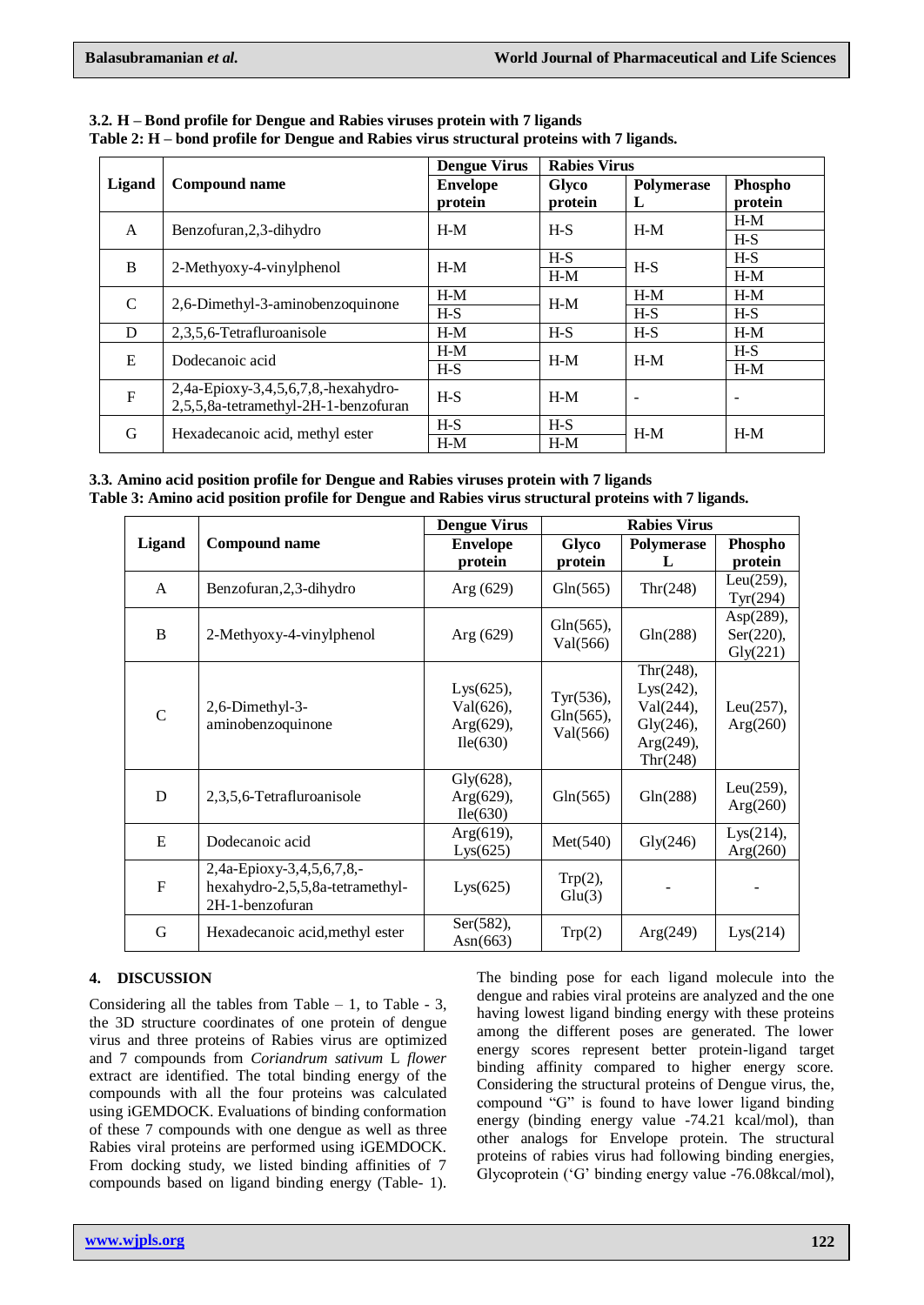Polymerase ('G' binding energy value -91.81 kcal/mol), Phosphoprotein('G', binding energy value -81.99 kcal/mol). We further analyzed the docked pose for finding the binding mode of compound "G" in to one dengue and three rabies viral proteins to validate the reasonable binding conformations.

#### **4.1. Structural proteins of Dengue Virus**

#### **4.1.1. The Total Binding Energy for Dengue virus Envelop protein with 7 ligands**

From Table – 1, Table – 2 and Table – 3, the docking simulation of 7 ligands were performed for Dengue virus Envelop protein. From the docking study, we observed that compound  $-$  G has best binding affinity with the target Envelope protein with the binding energy value of -74.21 kcal/mol. Interaction analysis of binding mode of compound –G in dengue virus Envelope protein reveals that it forms two hydrogen bond with low energy, with Ser(582), Asn(663) residue. A close-up view of the Total Binding Energy (kcal/mol) profile for Dengue virus Envelope protein with 7 ligands: is shown in Fig.1.



**Fig. 1: The Total Binding Energy for Dengue virus Envelope protein with 7 ligands.**

### **4.2. Structural proteins of Rabies virus**

### **4.2.1. The Total Binding Energy for Rabies virus Glyco protein with 7 ligands**

From Table  $-1$ , Table  $-2$  and Table  $-3$ , the docking simulation of 7 ligands were performed for Rabies virus Glycoprotein. From the docking study, we observed that compound – G has best binding affinity with the target Glycoprotein with the binding energy value of -76.08 kcal/mol. Interaction analysis of binding mode of compound –G in dengue virus Glycoprotein reveals that it forms two hydrogen bond with low energy, both with Trp(2) residue. A close-up view of the Total Binding Energy (kcal/mol) profile for Rabies virus Glycoprotein with 7 ligands: is shown in Fig.2.



**Fig. 2: The Total Binding Energy for Rabies virus glycoprotein with 7 ligands.**

### **4.2.2. The Total Binding Energy for Rabies virus Polymerase L protein with 7 ligands**

From Table – 1, Table – 2 and Table – 3, the docking simulation of 7 ligands were performed for Rabies virus Polymerase L protein. From the docking study, we observed that compound  $-$  G has best binding affinity with the target polymerase L protein with the binding energy value of -91.81 kcal/mol. Interaction analysis of binding mode of compound –G in dengue virus polymerase L protein reveals that it forms one hydrogen bonds with low energy, with Arg(249) residue. A closeup view of the Total Binding Energy (kcal/mol) profile for Rabies virus polymerase L protein with 7 ligands: is shown in Fig.3.



**Fig. 3: The Total Binding Energy for Rabies virus Polymerase L protein with 7 ligands.**

### **4.2.3. The Total Binding Energy for Rabies virus Phosho protein with 7 ligands**

From Table – 1, Table – 2 and Table – 3, the docking simulation of 7 ligands were performed for Rabies virus Phosphoprotein. From the docking study, we observed that compound  $-$  G has best binding affinity with the target Phosphoprotein with the binding energy value of - 81.99 kcal/mol. Interaction analysis of binding mode of compound –G in dengue virus Phosphoprotein reveals that it forms one hydrogen bond with low energy, with Lys(214) residue. A close-up view of the Total Binding Energy (kcal/mol) profile for Rabies virus Phosphoprotein with 7 ligands: is shown in Fig.4.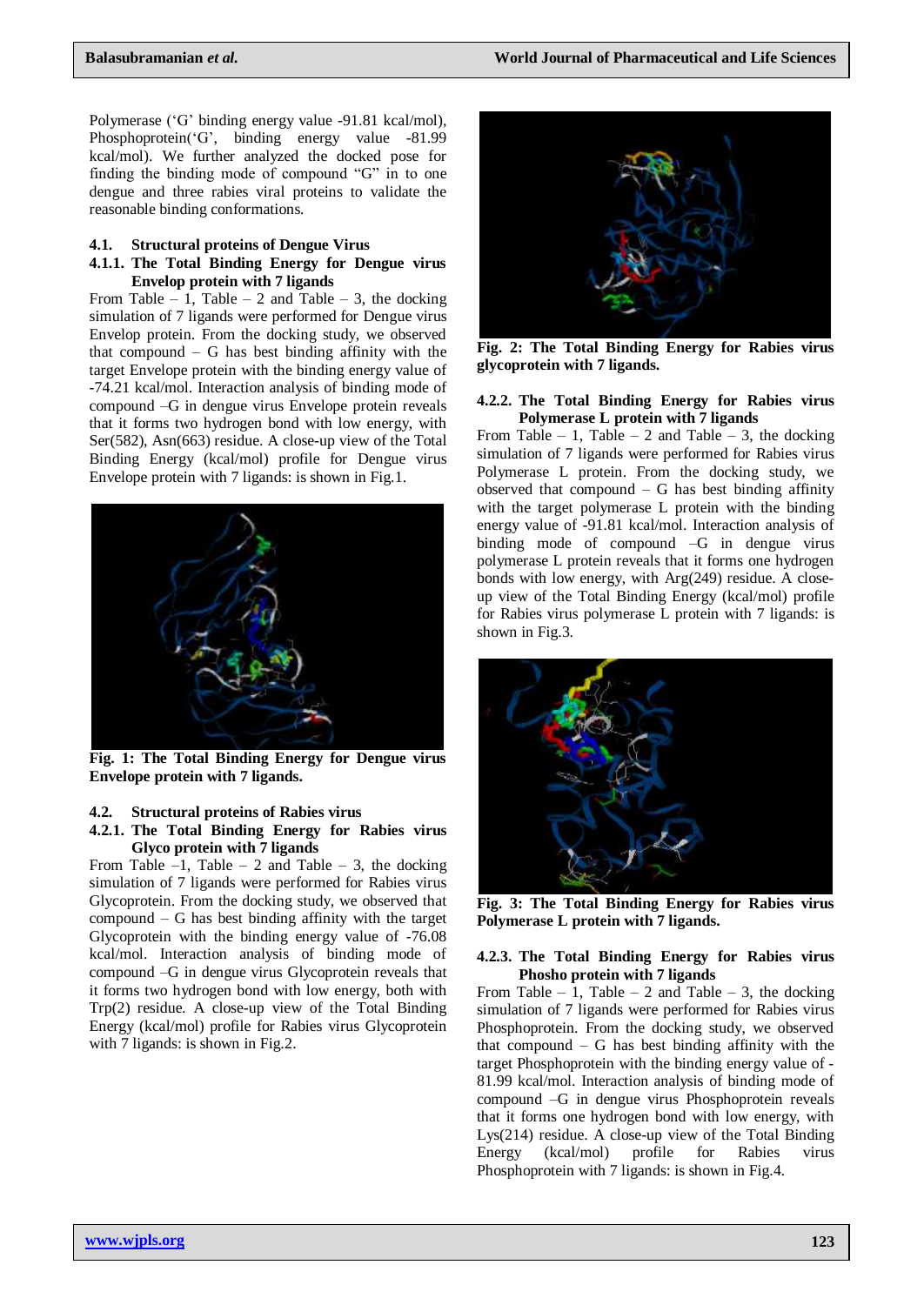

**Fig. 4: The Total Binding Energy for Rabies virus Phosphoprotein with 7 ligands.**

# **5. CONCLUSION**

Our molecular docking studies explored the possible binding modes of 7 compounds that are present in *Coriandrum sativum* L *flower extract* with one envelope proteins of Dengue virus and three proteins of Rabies virus. Dengue virus consists of envelope protein; Rabies virus consists of Glycoprotein, Phosphoprotein and Polymerase L protein. It revealed that all the 7 compounds show minimum affinity with all the proteins. The compound G (hexadecanoic acid, methyl ester) shows best results compared to other compounds. On comparing the binding energy and the binding site residues, we found that all the compounds will differ in either of them for hydrogen bond formation. The conclusion which is drawn from our virtual screening and docking result are that the Compound G has highest binding affinity with most of the selected structural proteins of Dengue virus as well as Rabies virus. Therefore it can be used as an effective drug target for Dengue virus as well as Rabies virus. However, validation of our results through *invivo* and *invitro* experiments and also with animal models will enlighten hope for the future development of more potent drugs for the treating Dengue and Rabies.

### **6. REFERENCES**

- 1. Maryam Ahvazi, Farahnaz Khalighi-Sigaroodi, Mohammed Mahdi Charkhchiyan, Faran Mojab, Vali-Allah Mozaffarian and Hamideh Zakeri; "Introduction of Medicinal Plants Species with the Most Traditional Usage in Alamut Region", *Iranian Journal of Pharmaceutical Research,* 2012 Winter; 11(1): 185-194.
- 2. Farnsworth, N.R. "The Role of Ethno Pharmacology in Drug Developmen". Ciba Foundation Symposium 154. Bioactive Compounds from Plants. John Wiley & Sons, Baffins Lane, Chichester (England), 1990; 2-21.
- 3. M.M.Sharma, R.K.Sharma; "Handbook of Herbs and Spices", 2004; 2.
- 4. Muhammad Nadeem, Faqir Muhammad Anjum, Muhammad Issa Khan, Saima Tehseen, Javed Iqbal Sultan, Ahmed El‐Ghorab ; "Nutritional and

medicinal aspects of Coriandrum (Coriandrum sativum L.) : A review", *British Food Journal*, 115(5): 743-755.

- 5. Blumenthal M, Goldberg A, Brinkmann J, eds. Herbal Medicine: Expanded Commission E Monographs. Austin, TX: American Botanical Council; Newton, MA: Integrative Medicine Communications, 2000.
- 6. Aissaoui A, Zizi S, Israili ZH, Lyoussi B; "Hypoglycemic and hypolipidemic effects of Coriandrum sativum L. in meriones shawi rats", *Journal of Ethnopharmacol*, 2011; 137: 652-661.
- Gray AM, Flatt PR; "Insulin-releasing and insulinlike activity of the traditional anti-diabetic plant Coriandrum sativum (Coriandrum)", *British Journal of Nutrition (United Kingdom)*, 1999; 81(3): 203– 209.
- 8. Srinivasan K; "Plant foods in the management of diabetes mellitus: spices as beneficial antidiabetic food adjuncts", *International Journal of Food Science and Nutrition*, 2005; 56(6): 399-414.
- 9. R. Dharmalingam and P. Nazni; "Phytochemical Evaluation of *Coriandrum* L Flowers", *International Journal of Food And Nutritional Sciences*, 2013; 2(4): 34-39.
- 10. Fan X, Schäfer H, Reichling J, Wink M. "Antibacterial properties of the antimicrobial peptide Ib-AMP4 from Impatiens balsamina produced in E. coli", *Biotechnol. J*, 2013; 8: 1213– 1220.
- 11. Perera R, Kuhn RJ. Structural Proteomics of Dengue Virus. *Curr Opin Microbiol*, 2008; 11(4): 369-377.
- 12. Parekh J, Chanda S; "Antibacterial and Phytochemical Studies on Twelve Species of Indian Medicinal Plants". *African Journal of Biomedical Research,* 2007; 10(2): 175-181.
- 13. Sarangi KM, Padhi S; "Dengue and its Phytotherapy A Review". *International Journal of Pharmaceutical and Phytopharmacological Research,* 2017; 4(1): 37–46.
- 14. Elahi M, Islam MM, Noguchi K, Yohda M, Toh H, Kuroda Y; "Computational Prediction and Experimental Characterization of a Size Switch Type Repacking during the Evolution of Dengue Envelope Protein Domain III (ED3)". *Biochem Biophys Acta,* 2014; 1844(3): 585–592.
- 15. Ma L, Jones CT, Groesch TD, Kuhn RJ Post CB; "Solution Structure of Dengue Virus Capsid Protein Reveals another Fold". *Proc. Natl. Acad. Sci.* USA, 2004; 101: 3414 – 3419.
- 16. Xie X, Gayen S, Kang C, Yuan Z, Shi PY; "Membrane Topology and Function of Dengue VirusNS2A Protein". *J. Virol*., 2013; 87: 4609 – 4622.
- 17. Perera R, Kuhn RJ; "Structural Proteomics of Dengue Virus". *Curr Opin Microbiol*, 2008; 11(4): 369–377.
- 18. Lim SP, Noble CG, Seh CC, Soh TS, El Sahili A, Chan GK, Lescar J, Arora R, BensonT, Nilar S, Manjunatha U, Wan KF, Dong H, Xie X, Shi PY,